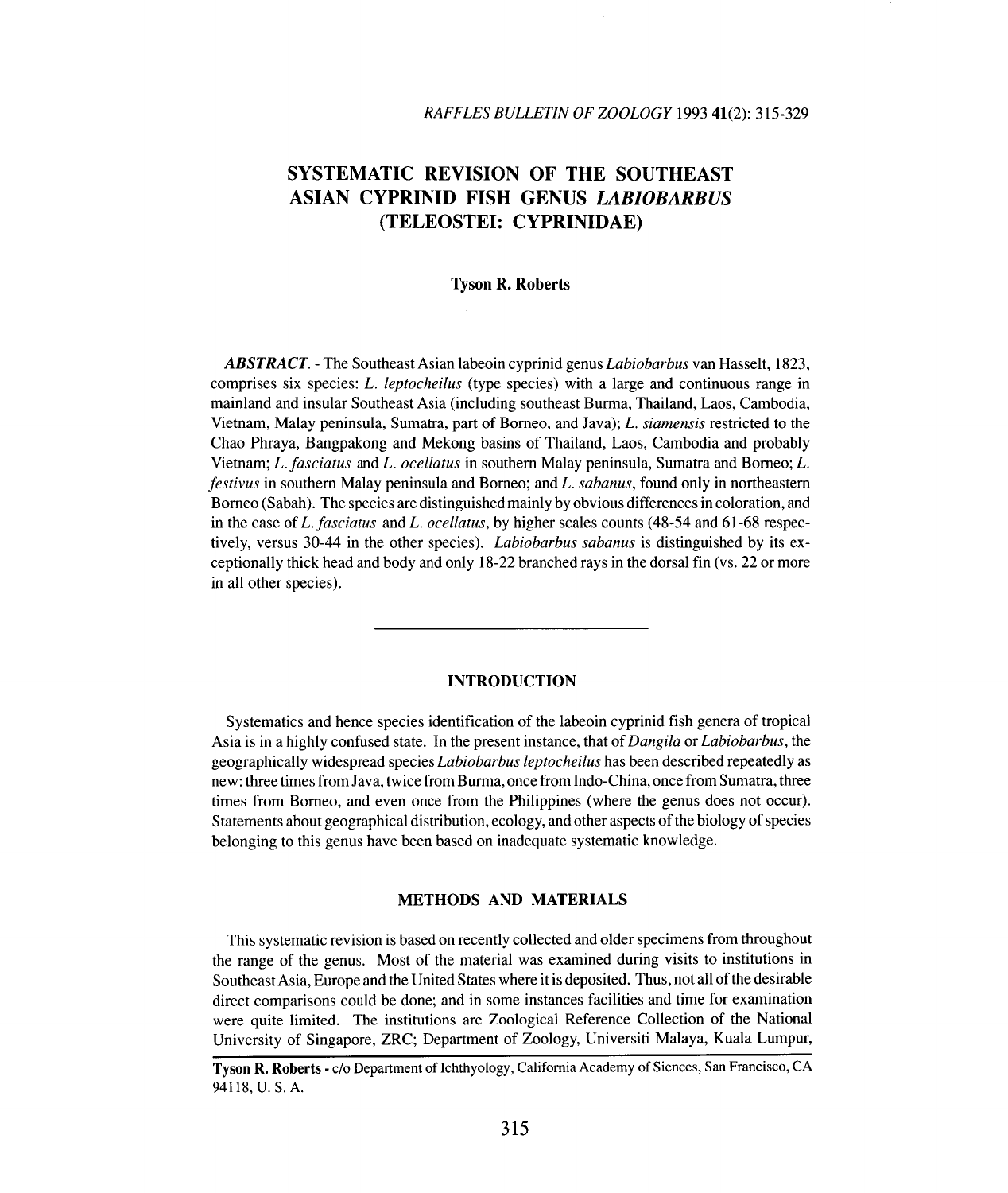UMKL; Museum Zoologicum Bogor, MZB; Kasetsart University Museum of Fisheries (Bangkok), KUMF; Museo Civico di Storia Naturale Giacomo Doria (Genoa), MSNG; Museum National d'Histoire Naturelle, MNHN; Nationaal Naturhistorisch Museum (formerly Rijksmuseum van Natuurlijke Historie), Leiden, RMNH; Zoological Museum, Universiteit van Amsterdam, ZMA; California Academy of Sciences (San Francisco), CAS; American Museum of Natural History, New York, AMNH; and Smithsonian Institution, Washington, D.C., USNM. Paratypes of *Labiobarbus sabanus* were borrowed from the Field Museum of Natural History, FMNH, and examined briefly in San Francisco.

Extant holotypes and other type specimens of most nominal species have been examined, and are listed under material examined. When primary type specimens are thought to be missing or lost, this is mentioned in the synonymy.

*Synonymies. -* Synonymies given here (as in most of my papers) include all primary synonymy (original descriptions and original designations of names) and secondary synonymy (subjective name changes due to matters of taxonomic judgment). Papers of particular importance in determining systematic status or species identification and/or geographical distribution may also be included. Generally excluded are papers without direct bearing on taxonomy, especially those for which voucher specimens are non-existent or have not been examined by me and species identifications cannot be verified on the basis of the contents of the paper itself.

*Locality data. -* For freshwater fishes generally, the most important locality data is the name of the river basin. Unfortunately, this is often omitted from original locality labels and museum catalog entries. Usually it can be ascertained, but often not without a laborious effort and even then a degree of uncertainty. I generally refrain from modifying locality data taken from original sources, because I feel that more often than realized this results in errors. This is especially so when one is dealing with older localities, which often have no modem equivalent. I am loathe to correct any but the most obvious spelling errors, and feel the best policy is to reproduce original locality data in the original language and only provide additional information or translation [enclosed in brackets] if there is specific need to do so beyond mere clarification. For example, specimens in the MZB collections were collected by many persons of different linguistic background and ways of recording localities. I am not so familiar with Javan localities, and moreover had very limited time in Bogor. No doubt by combing through the catalogs and other sources there I could have verified or confirmed various spellings and obtained additional information, but it would have detracted seriously from time spent locating and examining actual specimens.

In presenting the locality data, I generally list holotypes and other type specimens first, then non-types. An effort is made is list material by river basins, and then from North to South or from West to East, whichever it seems would be easiest for the reader.

As the ranges of tropical freshwater fishes are increasingly distubed by human activities, and more and more species are locally extirpated and then become threatened, endangered, or extinct, the dates (especially the years, but also the exact day and month for strongly migratory species) as well as places of collection become increasingly important. For several years now, in order to avoid any possible confusion, I have consistently recorded dates of collection for samples collected by me using the European style of day month year, with the month written out or with a three or four-letter abbreviation, thus I Sept. 1993.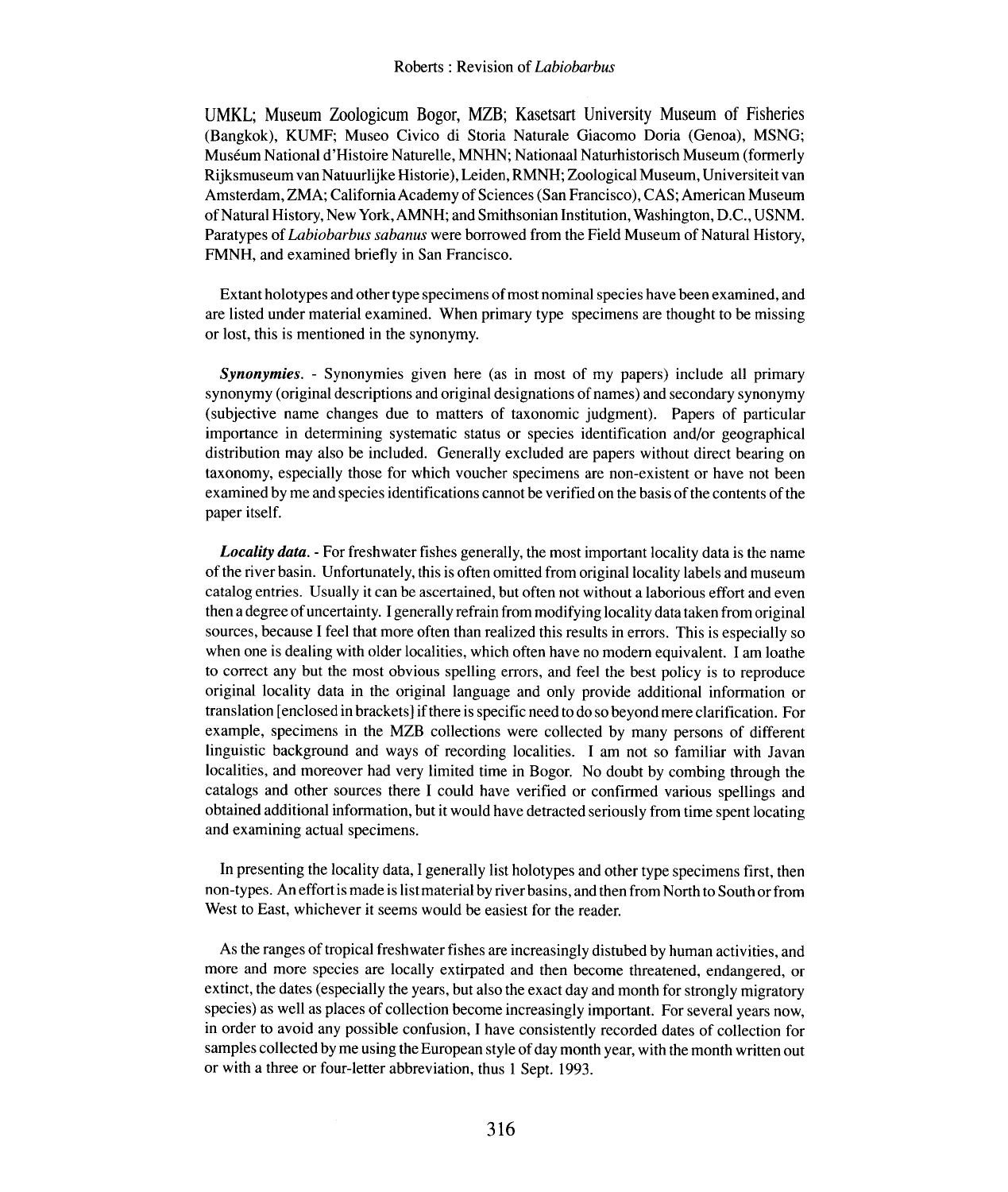# **SYSTEMATIC ACCOUNT**

#### Labiobarbus van Hasselt, 1823

*Labiobarbus* van Hasselt, 1823: 132 (type species *Dangila leptocheilus* Valenciennes, in Cuvier & Valenciennes, 1842, by subsequent designation of Smith, 1945: 221, according to Kottelat, 1987: 370; Eschmeyer, 1990: 206).

*Dangila* Valenciennes, in Cuvier & Valenciennes, 1842: 229 (type species *Dangila leptocheilus* Valenciennes, in Cuvier & Valenciennes, 1842, by subsequent designation of Bleeker, 1863:24.

*Cyrene* Heckel, 1843: 1024 (type species *Cyrene ocel/ata* Heckel, 1843, by subsequent designation of Jordan, 1919: 215).

*Nomenclatural note. -* There has been a vexing question of which generic name should be used for these fishes, *Dangila* Valenciennes, 1842, or *Labiobarbus* van Hasselt, 1823. Beginning with Valenciennes, 1842, *Dangila* was used, until Smith (1945) advocated the use of *Labiobarbus* on the grounds of priority. Subsequent authors, including I, have expressed strong reservations about the use of *Labiobarbus* and urged retention of *Dangila* (Inger & Chin, 1962: 94; Roberts, 1989: 37). According to the Code, however, *Labiobarbus* should be recognized, as pointed out by Kottelat (1987: 370).

Part of the argument against use of *Labiobarbus* has been uncertainty as to what exactly van Hasselt had described, particularly since his figures were unpublished and unavailable, no type specimens were indicated, and the species included by van Hasselt in *Labiobarbus* had not been identified. This problem should have been resolved by Smith's designation of a type species for *Labiobarbus* (Smith, 1945: 221). The type species Smith designated is not *Dangila leptocheila* Valenciennes, 1842, as indicated by Kottelat (1987: 370), but rather *Labiobarbus leptocheilus* van Hasselt, 1823, a *nomen nudum* (Roberts, 1989; in press). Thus it could not be said with any assurance that Valenciennes had correctly identified van Hasselt's species. Thus the action taken by Smith (1945) and Kottelat (1987) could result in the genus *Labiobarbus* van Hasselt, 1823 based on a species described by Valenciennes, 1842, different from the species originally included in the genus by van Hasselt. This may agree with the letter of the Code, but does not agree with its spirit. As detailed below, this objection has been resolved by identification of van Hasselt's material *ofLabiobarbus leptocheilus,* which does indeed correspond with Valenciennes's *Dangila leptocheila.* This identification was part of a reexamination of all available archival material (including unpublished manuscripts and illustrations) and specimens of freshwater fishes resulting from Kuhl and van Hasselt's mission to Java in 1820-23 (Roberts, in press).

*Diagnosis. - Labiobarbus* comprises labeoin fishes with two pairs (rostral and maxillary) of well developed barbels; dorsal fin very long, with four simple and 18-30 branched rays; scales in lateral series 30-68; circumpeduncular scales 16-28; gill rakers on first gill arch 38-58; rostral cap separate from upper lip, its margin smooth (without papillae or fimbriae); upper lip thin, anteromediad portion of its margin with a linear series of papillae; lower jaw with moderately developed horny jaw sheath separate from lower lip; lower lip thin, with a few scattered papillae; lips evidently lacking unculiferous ridges characteristic of such thick-lipped labeoins as *Labeo* and *Osteochilus;* palate soft and swollen, covered with hundreds of macroscopic villi or slender papillae; pharyngeal teeth in three rows, 2-3,3-4,5 on each side; vertebrae 22-26+ 10-15=32-40 (all vertebral counts in this paper according to methods in Roberts, 1989:22).

**Remarks.** - Most Labeoinae have sucker-like mouths with numerous rows of unculiferous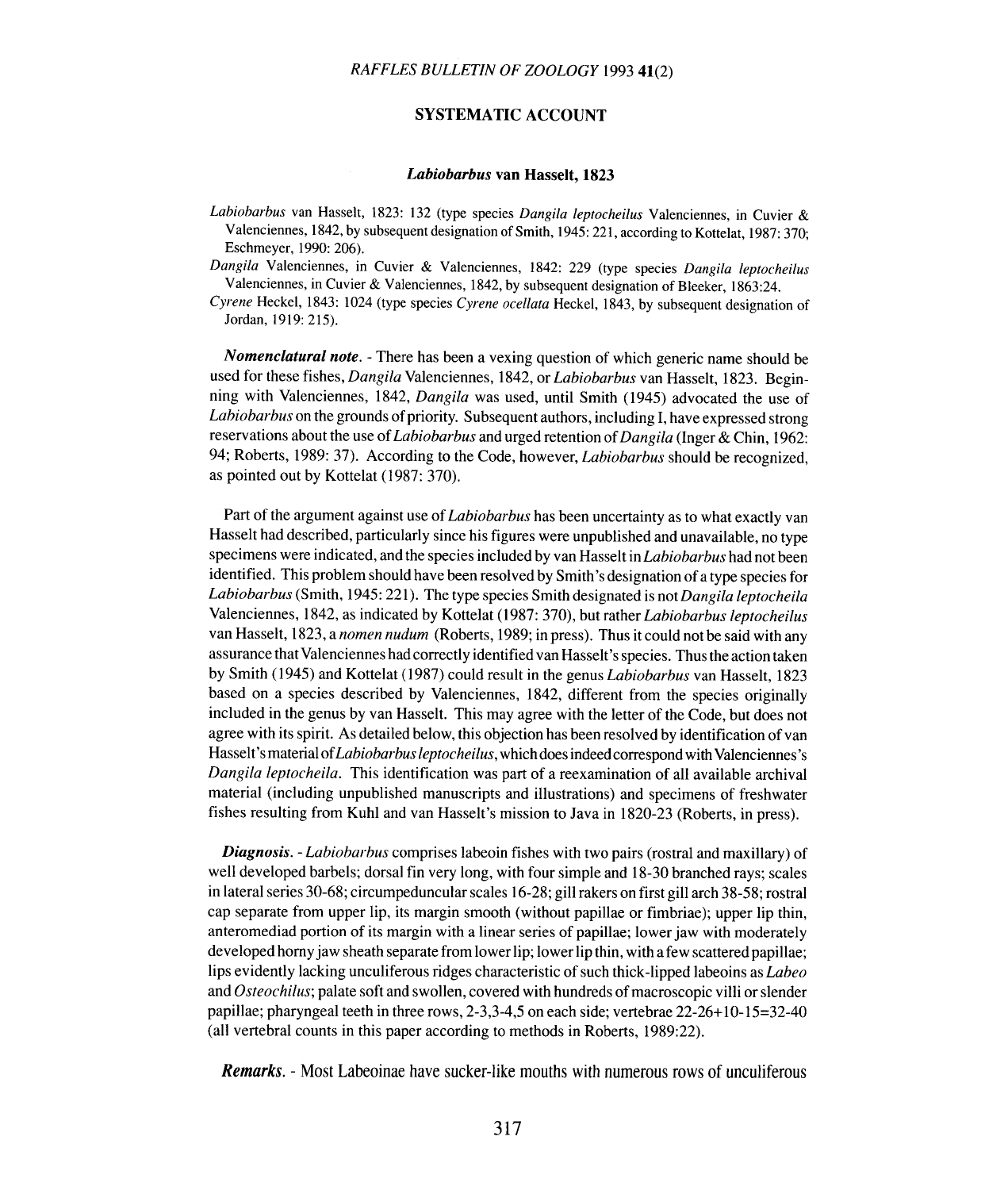ridges or fimbriae on the lips; last unbranched dorsal fin ray without serrae on posterior margin. Many members have a soft palatal organ with 6 or more close-set pairs of fleshy lobes with crenulate margins. Well-known genera include *Labeo, Cirrhinus, Garra.* and *Lobocheilos.*

*Labiobarbus* can be distinguished easily from other labeoin genera by its elongate dorsal fin, long rostral and maxillary barbels (invariably present), maxillary barbel invariably longer than rostral barbel, and distinctive soft mouth parts. It is perhaps closest to *Cirrhinus,* which has relatively thin and apparently non-unculiferous lips, long dorsal fin with last unbranched ray non-serrate, and two well developed pairs of barbels in at least one species (c. *leschenaultii* Valenciennes, in Cuvier & Valenciennes, 1840). However, none ofthe *Cirrhinus* have the dorsal fin with as many as 18 branched rays; the upper lip has a smooth rather than papillose margin, and the upper as well as lower jaw a horny jaw sheeth. No *Labiobarbus* has the red or rosy coloration of pelvic, anal, and sometimes also pectoral fin and lower lobe of caudal fin characteristic of most if not all species of *Cirrhinus.*

# KEY TO THE SPECIES OF LABIOBARBUS

| 1. |                                                                                                                                                                                                                                                                                     |
|----|-------------------------------------------------------------------------------------------------------------------------------------------------------------------------------------------------------------------------------------------------------------------------------------|
|    |                                                                                                                                                                                                                                                                                     |
| 2. | Scales in lateral series 61-68; a small, well-defined, sometimes ocellated black spot on<br>shoulder and a similar spot in middle of caudal peduncle; body without longitudinal stripes<br>formed by spots on scales; caudal fin uniformly dusky or colorless, lobes without stripe |
|    | Scales in lateral series usually 48-54; usually no spot on shoulder or caudal peduncle; body<br>with longitudinal stripes; caudal fin red with thin dusky or dark marginal stripe on each                                                                                           |
| 3. | Dorsal and caudal fins without marked color pattern: dorsal fin with dusky median stripe<br>and no red coloration; caudal fin dusky, sometimes with reddish coloration, but no well                                                                                                 |
|    | Dorsal fin with black marginal and red submarginal stripe; caudal fin black with broad                                                                                                                                                                                              |
| 4. | Dorsal fin branched rays 18-22; predorsal profile strongly sloping; head and body very<br>Dorsal fin branched rays 22 or more; predorsal profile moderately sloping; head and body                                                                                                  |
|    |                                                                                                                                                                                                                                                                                     |
| 5. | Maxillary barbel relatively short, not extending posteriorly to hind border of eye; scales<br>in lateral series 33-44 (usually only 33-38); circumpeduncular scales 16-20; humeral mark                                                                                             |
|    | Maxillary barbel relatively long, extending posteriorly well beyond hind border of eye;<br>scales in lateral series 39-42; circumpeduncular scales 20-23; humeral mark usually ab-                                                                                                  |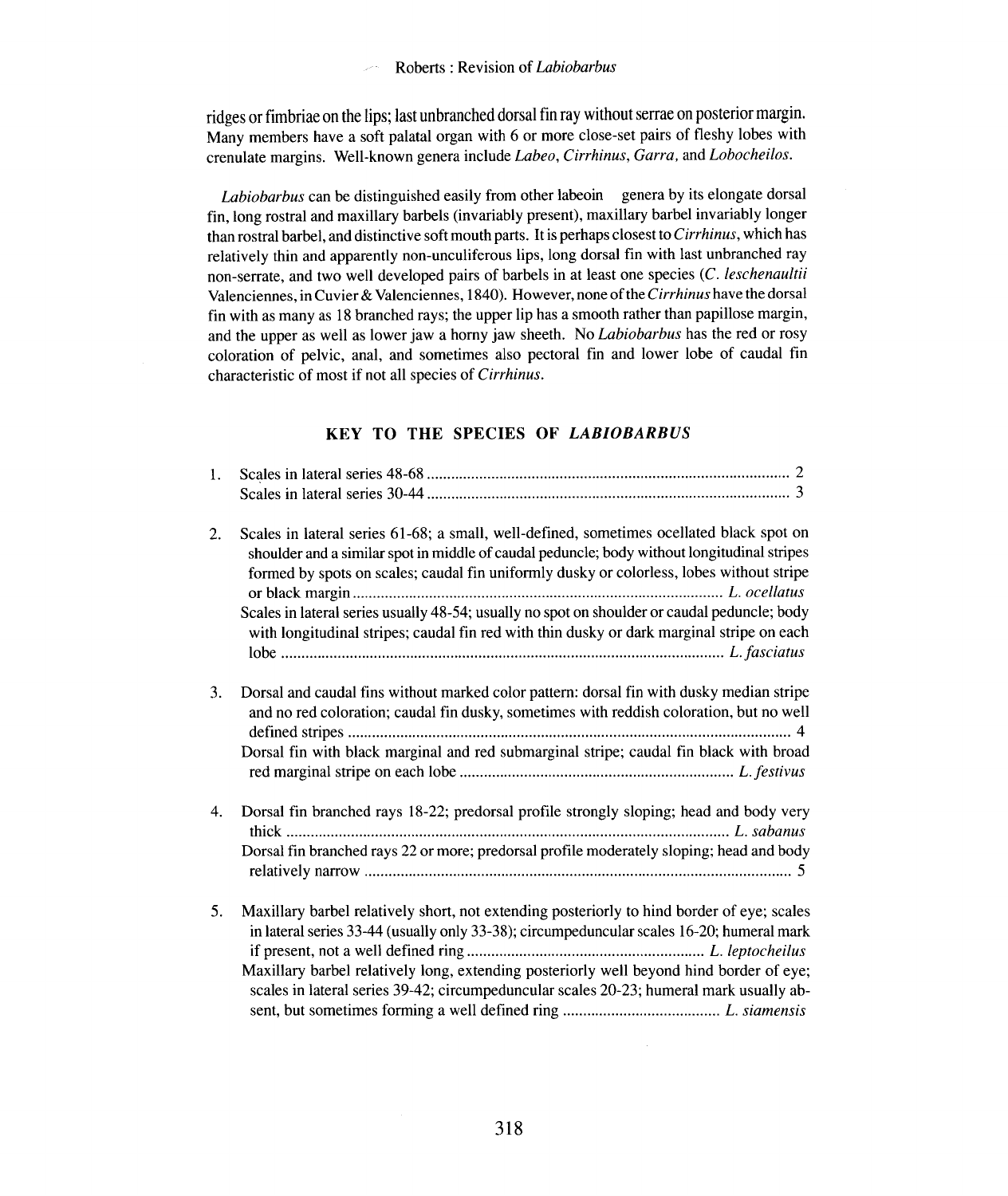

Figs. 1-6. *Labiobarbus* spp. **1,** *Labiobarbus leptocheilus.* Western Java. Water color copy, by Achille Valenciennes or his assistant Sophie Duvaucel, of van Hasselt's original drawing of *L. leptocheilus* (original lost; copy in archives of Bibliotheque Centrale, MNHN, MS 480-558, item XVI B 75). Photograph and copywrite: Bibl. Centr. MNHN; 2, *Labiobarbus leptocheilus.* Sungai Gemencheh, Muar basin, Malay peninsula. Photo Mohd. Zakaria-Ismail; 3, *Labiobarbus leptocheilus,* 140 mm. Tenasserim River, Southeast Burma; 4, *Labiobarbusfasciatus,* 127 mm. Sungai Maruwei, Barito basin. Photograph courtesy of D. Siebert; 5, *Labiobarbus festivus,* 110 mm. Danau Sembuluh, Kalimantan Tengah; 6, *Labiobarbus oce/latus,* 94.5mm. Danau Sembuluh, Kalimantan Tengah.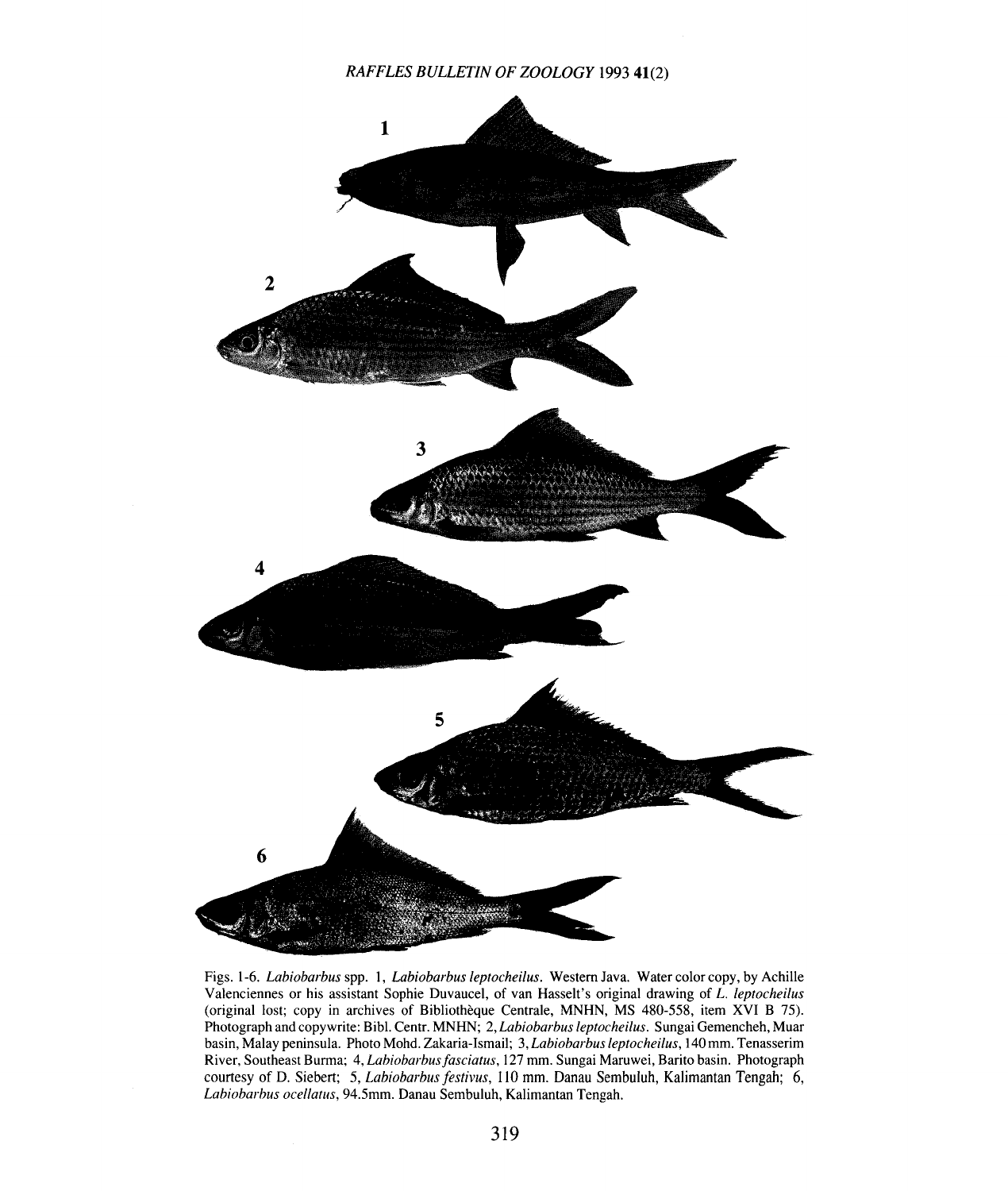# *Labiobarbus leptocheilus* **(Valenciennes, 1842)**

### (Figs. 1-3)

*Labiobarbus leptocheilus* van Hasselt, 1823: 132 (nomen nudum).

*Dangila leptocheila* Valenciennes, in Cuvier & Valenciennes, 1842: 234 (type locality Batavia).

*Dangila kuhlii* Valenciennes, in Cuvier & Valenciennes, 1842: 231 (type locality Java; holotype should be in MNHN but is missing).

*Dangila cuvieri* Valenciennes, in Cuvier & Valenciennes, 1842: 230, pI. 470 (type locality supposedly Java; holotype reportedly purchased in Holland by Cuvier).

*?Cyrene philippina* Heckel, 1843: 1025 (type locality Philippines, almost certainly erroneous; holotype in Vienna not seen).

*Dangila berdmorei* Blyth, 1861: 162 (type locality, Tenasserim province, Burma [= Sitang River ?]; location of type material unknown).

*Dangila sumatrana* Bleeker, 1852: 596 (type locality Solok, Sumatrae occidentalis, in fluviis).

*Dangila lineata* Sauvage, 1878: 237 (type locality rapides de Stung-Strang, Laos); Sauvage, 1881: 175, pI. 6, fig. I (syntype).

*Dangila burmanica* Day, 1878: 546, pI. 131, fig. 2 (type locality Moulmein and Tavoy [Tenasserim province, southeast Burma]).

*Dangila rosea* Popta, 1904: 193 (type locality Ie Bo, Mahakam basin).

*Labiobarbus sumatranus -* Smith, 1945: 223 (Thailand).

*Labiobarbus burmanicus -* Smith, 1945: 222 (Patani River); Sidthimunka, 1970: 12, fig. 50 (Mekong at Pa Mong).

*Labiobarbus kuhlii -* Smith, 1945: 228 (Chao Phraya basin); Sidthimunka, 1970: 12 (no fig.; Mekong at Pa Mong).

*Labiobarbus leptocheilus -* Smith, 1945: 227 (Thailand); Sidthimunka, 1970: 12, fig. 53 (Mekong at Pa Mong).

*Labiobarbus lineatus* - Smith, 1945: 223 (Thailand); Sidthimunka, 1970: 12, fig. 51 (Mekong at Pa Mong).

*Material examined. -* TYPE SPECIMENS: MNHN 3851, 84.9 mm, "Java", purchased by Cuvier in Holland (in I824?) (holotype *D. cuvieri). -* BMNH 1866.5.2.220, 141 mm, Bleeker collection, labelled *"Dangila sumatrana* Type"; caudal fin broken off at about proximal third; probably holotype *D. sumatrana* (Bleeker's speciminis unici 185"'), in very poor condition. — MNHN 9544, 3:112-124 mm, Stung-Strang, Laos, Jullien *(syntypes D. lineata).* - RMNH 7569, 2:171-174 mm, Bo, Central Borneo, 5.viii.1900, A. W. van Nieuwenhuis (syntypes D. *rosea).*

BURMA: MSNG 17375, 116 mm, Meetan (Salween basin), coil. L. Fea (orig. del. *D. burmanica* by Vinciguerra). - MNHN 1992.1046,9:75.3-139 mm, Tenasserim River, coli. T. R. Roberts, 12.iii.l992.

THAILAND: CAS 79156, 3:57.1-72.8 mm, Menam Kok near Tha Ton, Mekong basin, coll. T. R. Roberts, 15.v.1990. - CAS 79157,133 min, Mekong River at Bung Kan, coIl. T. R. Roberts, 3.i.1989. -CAS 79166, 9:97.8-122 mm, Ubol Ratchatani market, coli. T. R. Roberts, 15.xii.1990. -CAS 79164, 4:50.6-59.0 mm, Yasothon market (Menam Chi, Mekong basin), coll. T. R. Roberts, 13.iii.1991. - CAS 79165,72.7 mm, dammed backwater of Menam Chi at Maha Chana Chai Agricultural College, coil. T. R. Roberts, 14.iii.1991. - CAS 79158, 75.2 mm, Klong Waeh Kamong, 9 km N of Kabinburi, Bangpakong basin, coll. T. R. Roberts, 22.iii.1989. — CAS 79159, 77.4 mm, open channel in large swamp 9 km SSW of Prachinburi, Bangpakong basin, coll. T. R. Roberts, 1-2.xii.1990. - KUMF 416, 105 mm, Nan River, coll. H. M. Smith, 18.xi.1923 (orig. det. *D. kuhlii* by Smith). - KUMF 418, 167 mm, Klong Koh Nang Leirng (spelling?), Ban Pahan near Ayuthia, coIl. H. M. Smith, 9.xii.l923 (orig. del. *D. leptocheila* by Smith). - KUMF 423, 2:148-149 mm, Chao Phraya at Nontaburi, coll. H. M. Smith, 24.xii.1925, (orig. del. *D. leptocheila* by Smith). - KUMF 424, 122 mm, Chao Phraya at Nontaburi, coli. 28.xii.1928 (orig. det. *D. leptocheila* by Smith). - KUMF 420, 188 mm, Klong Bang, E of Bangkok, coll. H. M. Smith, 16.ii.1924, (orig. det. *D. leptocheila* by Smith). - KUMF 421, 157 mm, Meklong at Ban Pong, coli. H. M. Smith, 17.xi.I924 (orig. del. *D. leptocheila* by Smith). - CAS 79160, 2:85.0-101 mm, Huay Sangkalia 7 km N of Sangklaburi on road to Chedi Sam Ong, Meklong basin, coli. T. R. Roberts, ll.ii.l989. - CAS 79161,92.5 mm, Huay Mai Ti, Huai Kha Khaeng Wildlife Sanctuary, Meklong ba-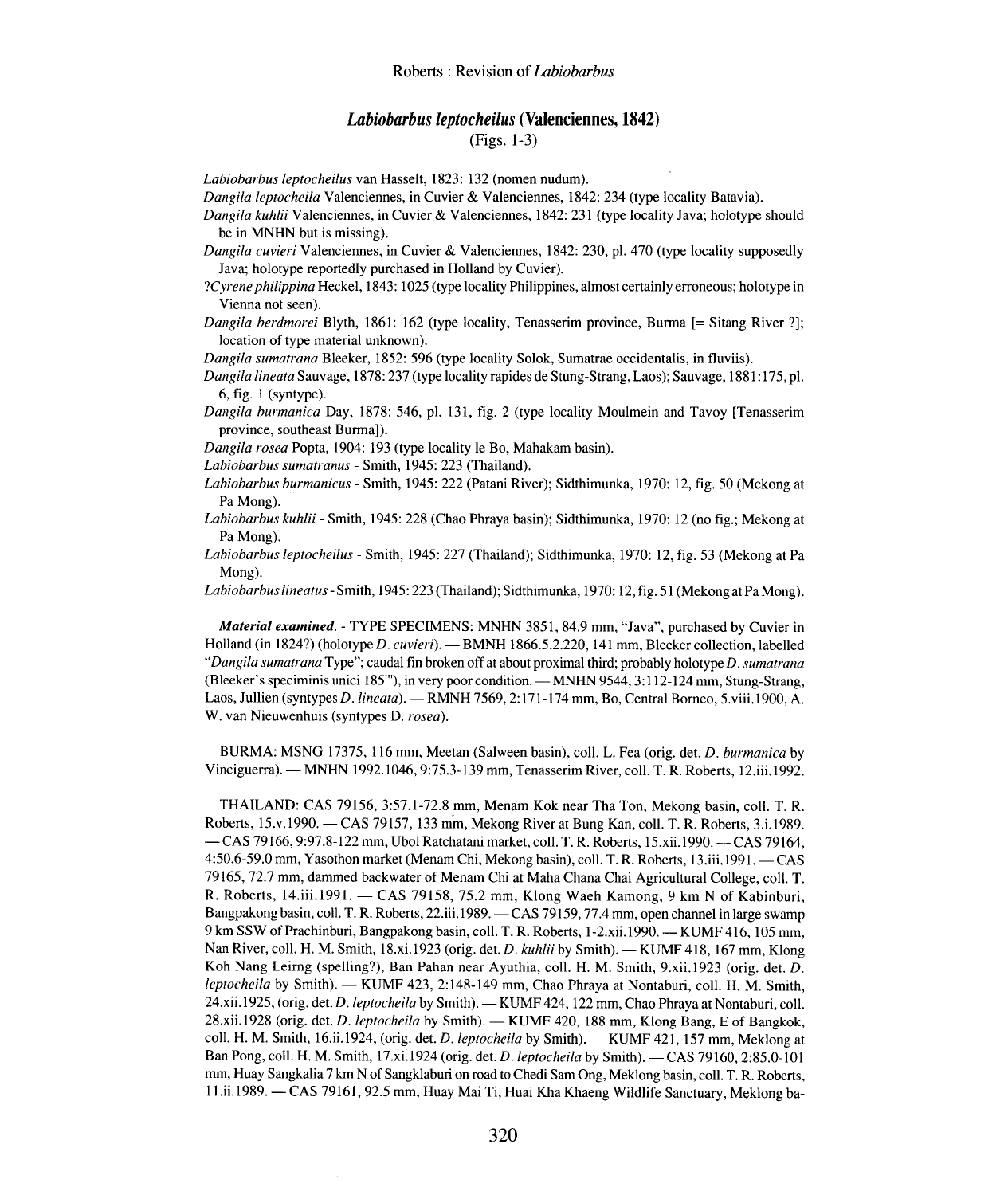sin, coll. T. R. Roberts, 20.i.1990. - CAS 79167, 2:97.9-140 mm, Huay Kha Khaeng at Greung Grai. Huay Kha Khaeng Wildlife Sanctuary, Meklong basin, coll. T. R. Roberts, 21.i.1991. - KUMF 427, 168 mm, Kang Kra-Jan, Yarng Yong, Petchaburi, colI. H. M. Smith, 17.ii.1937 (orig. det. *D. ieptocheila* by Smith). - KUMF 430, 121 mm, Klong Chawang, colI. R. Havmoller, ii.l929 (orig. det. *D. sumatrana* by Smith). - KUMF 425, 162 mm, Nakon Sritamarat market, coll. H. M. Smith, 4.vii.1928 (orig. det. *D.ieptocheila* by Smith). - KUMF 426,149 mm, Nakorn Sritamarat at Klong Tadi, colI. H. M. Smith, 17.vii.1928 (orig. det. *D. leptocheila* by Smith). - KUMF 428, 2:119-132 mm, Tapi River, Bandon, coll. H. M. Smith, 30.ix.1923 (orig. det. *D. lineata* by Smith). - CAS 79162, 66.0 mm, Klong Sok on highway 410 5 km W of Phanom, Tapi basin, coll. T. R. Roberts, 27.ii.1989. - CAS 79163, 2:62.6-67.6 mm, Menam Phumduong 25 km W of Phumphin, Tapi basin, coll. T. R. Roberts, 24.ii.1989. - KUMF 414, 108 mm, Patani River at Patani, coll. H. M. Smith, 15.x.1923 (orig. det. *D. lineata* by Smith). - BMNH 1903.4.13.166, 154 mm, southern Thailand, mouth of Pattani River, coll. Annandale & Robinson. -KUMF 415,2:70-74 mm, Yala, Patani, coll. H. M. Smith, 30.i.l931 (orig. det. *D. kuhlii* by Smith).

INDO-CHINA: MNHN 8584, 8:97.4-124 mm, Cochinchine, Jullien, 1874. - MNHN 1935.330, 140 mm, Tram de Ea Hleo, Annam, coll. Chevey.

PENINSULAR MALAYSIA: UMKL 119, 10:63.8-88 mm, Kelantan, Sungai Kelantan, Pasir Mas, colI. M. Zakaria-Ismail, 3.vii.1984. — UMKL 75, 9:106-190 mm, Kelantan, Sungai Galas near Kg. Lulut (Kelantan basin), coll. M. Zakaria-Ismail, 30.viii.l975. - UMKL 69, 22:65-135 mm, Kelantan, Sungai Kelantan, Kg. Banggol, coll. M. Zakaria-Ismail, 10.v.1984. — UMKL 70, 2:81-105 mm, Kelantan, Sungai Kelantan near Kuala Besar (coastal stream), coll. M. Zakaria-Ismail, 5.vii.1984. — UMKL 739, 2:106-108 mm, Selangor, Sungai Teris, Bukit Rengit, colI. M. Zakaria-Ismail, x.1987. - UMKL uncat., 19:51.3- 64.8 mm, Pahang, Sungai Keratong, Rompin basin, coll. M. Zakaria-Ismail, 23.v.1992. -- ZRC 16741-50, 10:69.9-81.0 mm, Terengganu, Kuala Brang, coll. E. R. Alfred, 3.viii.1966. - UMKL 87, 89 mm, Pahang, Tasek Bera, 4.x.1971. - ZRC 11953-84, 32, Pahang, Tasek Berah, coll. J. I. Furtado, 1967. -ZRC 1849,2:147-183 mm, Bukit Merah, Perak, Kurau basin, Fisheries Dept. 18.vii.l925 (orig. det. *D. cuvieri* by de Beaufort). - ZRC 8875, 210 mm, Perak, Sauk (Perak basin), coll. viii.1938. - ZRC 8772-77, 6: 143-172 mm, Perak, Lake Chenderoh, colI. 1967. - ZRC 15070, 140 mm, Selangor, Bernam basin, north Selangor peat swamps, coll. P. Ng *et al.*, 19.vi.1991. - ZRC 15075, 30.5 mm, Selangor, north Selangor peat swamp, coll. P. Ng, 18.vi.1991. - ZRC 15076, 101 mm, Selangor, north Selangor peat swamp, Sungai Tengeh (Bernam basin), coll. P. Ng, vi.1991. - UMKL 2055, 12:66.7-114 mm, and UMKL 2074, 2:85-145 mm, Perak, Sungai Bernam near Kg. Kuala Slim (Bernam basin), coll. M. Zakaria-Ismail, 2.v .1992. - ZRC 7898-902, 5:78.8-91.2 mm, Negri Sembilan, Sungai Pilah, coll. E. R. Alfred, no date. - ZRC 2644, 128 mm, Johor, Dunlop Pump House pond, Batu Anam, coll. G. Tay, no date. -ZRC 7810-14, 5:114-201 mm, Johor, Sungai Skudai, coil. C. F. Lim, 1O.ix.1970.

SUMATRA: MZB 4700, 8: 120-143 mm, Sumatera Barat, Padang, Batang Sumpur (Sumpur Kampung Beringin), coll. I. Rachmatika, 30.ix.1982. - MZB 4230, 4:72-94 mm, Lubuk Lampan, S. Lempuing, Aki, Ogun Komering Hillir, coll. D. I. Hartoto, 8.x.1981. — MZB 4270, 86 mm, Lubak Lampan, Kec. Kayu Agung, coll. D. I. Hartoto, 2.x.1981. - MZB 4257, 2:84-104 mm, Sumatra Selatan, Lubuk Lampam, Kecamatan Kayu Agung, Sungai Ogan Komering Hillir, coll. D. I. Hartoto, 26.ix.1981. - MZB 2147, 2:59-63 mm, Lampung Way, Sekampung, coll. Soetikno, 16.vi.1976. - MZB 1829, 4:86-112 mm, Lampung, SW Sekampung, Bawang Palas, Sukarajatiga, coll. F. Sabar, 8.xi.1974. — MZB 2334, 2:106-113 mm, Jambi, Palembang, coll. Z. Arifin, 27.ii.1976. - ZMA 115.915, 133 mm, Kurintji, Air Penatai, colI. E. Jacobson, vii.l915. - ZMA 116.080, 10:32.8-37.3 mm, Indragiri basin, Djambi [specimens presumably collected at Djambi and/or in Indragiri basin], coll. P. H. Moolenburgh, 1909-10.

BORNEO: MNHN 1982.656,78.8 mm, Kapuas mainstream 53 km W of Putussibau, coll. T. R. Roberts, 6-7.viii.1976 (orig. det. *D. lineata). -* USNM 230170, 2:70.0-78.5 mm, Kapuas mainstream 53 km W of Put ussibau, coil. T. R. Roberts, 6.viii.l976, (orig. det. *D.iineata). -* MZB 5460,90 mm, Kapuas basin, Nanga Era, Putussibau, coil. D. I. Hartoto, 26.iv.1983. - RMNH 7674, 158 mm, outlet of Sungai Raouen, Kapuas basin, coll. J. Büttikofer, 1894. - RMNH 7567, 133 mm, Boelit, coll. A. W. Nieuwenhuis, vii.1898. - MZB 4576, 2:86-96 mm, Sungai Mahakam, coll. Dulhaer, 21.i.1982. - MZB 2449, 113 mm, Lempake, S. Kapur [Mahakam basin?], coll. J. Supriarta 29.iii.1978. — AMNH 9479, 71.3 mm, Mendalam River, coil. H. A. Lorentz.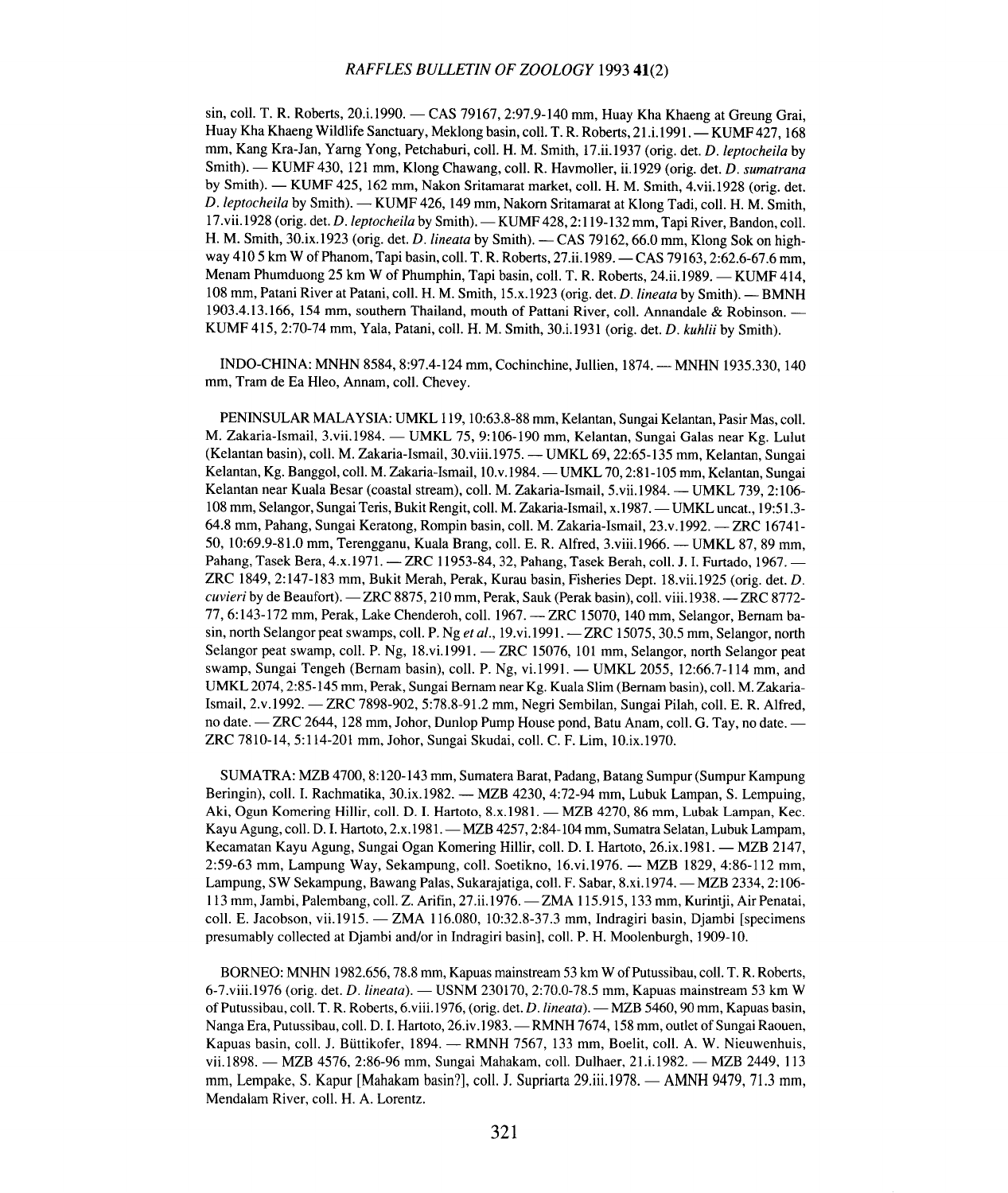JAVA: RMNH 17617,9:74.0-146 mm, rivier van West Java, colI. P. Buitendijk, iii.1925-v.l928.- RMNH 17616, 14:89.0-115 mm, rivier bei Buitenzorg, Mei 1922, coll. P. Buitendijk, viii. 1928. - RMNH 17618, 76.0 mm, rivier Tjiliwong, Batavia, coll. P. Buitendijk, vi.1924. - RMNH 17620, 2:85.1-103 mm, Batavia, P. Buitendijk, vi.1926. - RMNH 17619, 83.6 mm, rivier bij Priok, coll. P. Buitendijk, iii.1913. — MZB 4613, 3:79-89 mm, Sungai Campur darat Tulungagung, Jawa Timur, coll. Sulastri, 1O.viii.1982. - MZB 36,83 mm, Sitoekemodjang bij Tjkampek, colI. 9.vii.1907.

*Diagnosis. -* Scales in lateral series 33-44; circumpeduncular scales 16-20. Body with evenly pronounced longitudinal stripes (contrast with *L.fasciatus)* formed by a spot on each scale. Dorsal and caudal fins without marginal or submarginal stripes. Vertebrae 22-24+ 11-13=34-36.

Intensity and number of longitudinal stripes on body highly variable. In part this depends on water quality: specimens from very muddy water tend to have very faintly developed stripes, those from the clearest and more darkly tinted waters the most intense and most numerous stripes. Thus this character probably cannot be used for distinguishing any of the nominal species listed in the synonymy.

Humeral and midpeduncular spots may be present or absent. When present the humeral spot usually consists of several irregular vertical bars on three or more scales just above and behind the pectoral fin base. The marks frequently come in contact to form larger marks, often resembling a partially or nearly complete ring, and perhaps occasionally a perfect ring. Some specimens have a large but faint midpeduncular spot. The humeral and peduncular spots of *L. leptocheilus* are never ocellated.

*Remarks. -* Having examined all known museum specimens of *Labiobarbus* from Java, I conclude there is only a single species there. Of the three nominal species described from Java by Valenciennes, only the type specimen of *D. cuvieri* is extant. The type specimen of *D. kuhlii,* which should be in Paris, is lost, andD *.leptocheila* was based only on a drawing. There is nothing in Valenciennes's descriptions to encourage a belief in more than one species. The holotype of *D. cuvieri* is now discolored, but the characteristic body stripes can still be seen; the figure published by Valenciennes shows the stripes (actually longitudinal rows of spots on the linear series of scales) very well.

As first reviser, I select D. leptocheila as having priority over D. cuvieri and D. kuhlii.

In order to eliminate any further possible confusion about the number of validly described species from Java and their identification, I have been tempted to designate MNHN 3851, holotype ofD. *cuvieri,* as neotype for *D. kuhlii andD.leptocheilus.* I have refrained from doing this, however, because of the possibility that the holotype of *D. cuvieri* may not have orignated in Java. There seems to be less to be gained from designating some other specimen as neotype for the two nominal species.

Day (1878: 546-7) reported two species of *Dangila* from Tenasserim province of southeast Burma, his new species *D. burmanica* and *D. berdmorei* Blyth, 1861. Although he did not expressly compare the two or directly point out their differences, he reported *D. burmanica* as having 39-40 scales in lateral series and color silvery, some scales with dark spots forming rows or horizontal bands, and *D. berdmorei* as having only 31 scales and color uniform in spirit. In the original description of *D. berdmorei,* however, Blyth reported 36 scales in lateral series and longitudinal stripes. As with most of the fish species described by Blyth, there is no figure accompanying the original description of *L. berdmorei* and the location of the type material is unknown. It apparently is not in the BMNH. Guha & Talwar  $(1983: 18-19)$  indicate that at least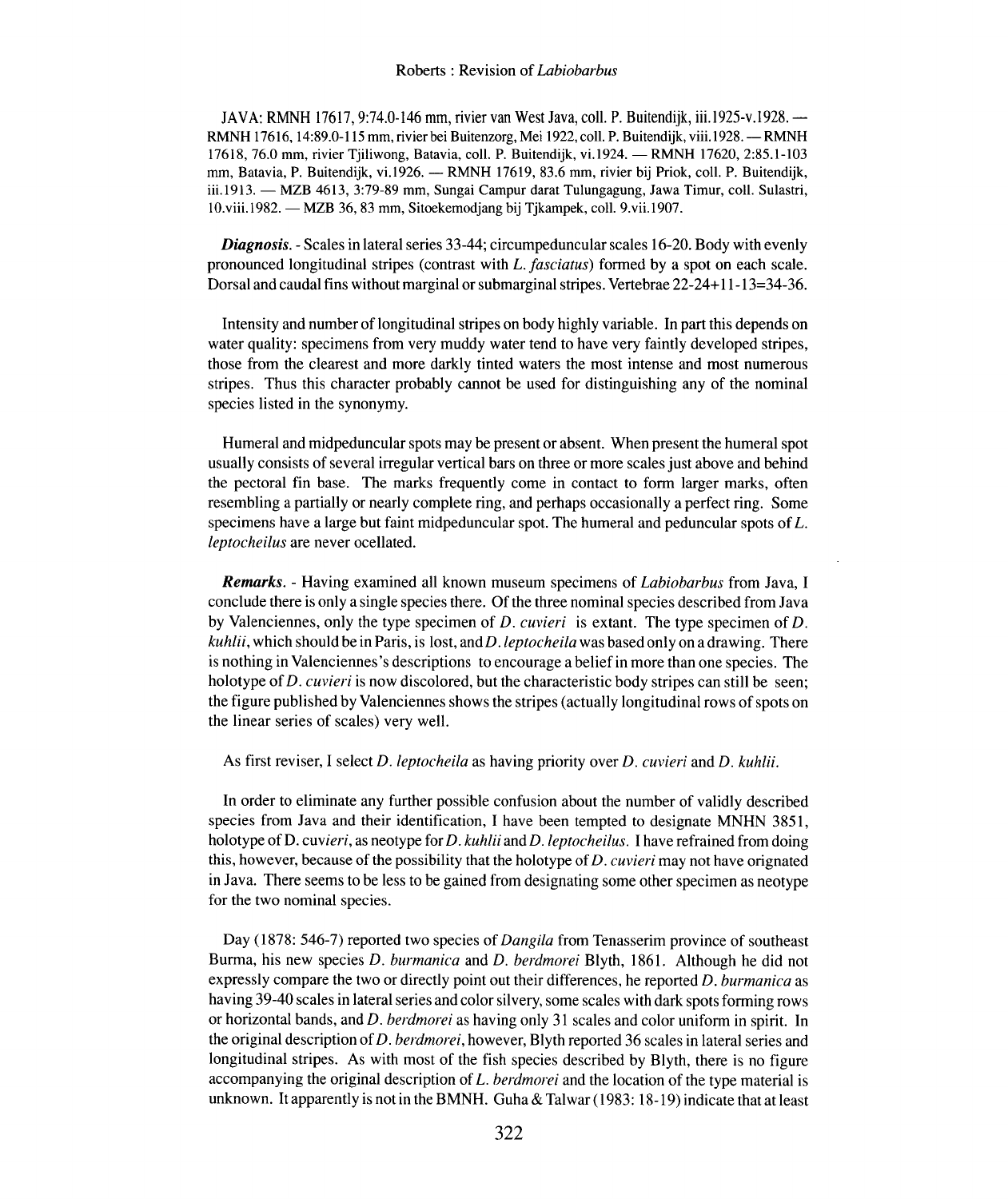some of the types from Blyth's 1861 paper are in the collections of the Zoological Survey of India, Calcutta, but do not specifically mention *L. berdmorei.* Day's figure of *D. burmanica* shows the characteristic color pattern of *L. leptocheilus:* no humeral or peduncular spots; spots on scales forming longitudinal stripes.

*Distribution. - Labiobarbus leptocheilus* has a large and nearly continuous range in mainland and insular Southeast Asia. It occurs in the lower Salween, Tavoy, Tenasserim, and perhaps also Sitang river basins of southeast Burma, throughout Thailand, the Mekong basin of Laos, Cambodia, and Vietnam, the length of the Malay peninsula, and much of Sumatra, Borneo, and Java. In Borneo it has been reported from western, northern, and eastern river basins including Kapuas, Rejang, Kinabatangan, and Mahakam. It has not been found in any of the southern drainages of Borneo (such as the Barito and Mentaya).

# *Labiobarbusfasciatus* (Bleeker, 1853) (Fig. 4)

*Dangilafasciata* Bleeker, 1853: 297 (type locality Pangabuang, Lampong province; holotype Bleeker's speciminis unici 232"').

*Dangila taeniata* Gunther, 1868: 38 (unwarranted replacement name). *Dangila koedjem* Popta, 1904: 192 (type locality Ie Boelit).

*Material examined. -* TYPE SPECIMENS: RMNH 4967, 184 mm, holotype *D .fasciata?* (specimen in very poor condition, nearly all scales missing, color pattern entirely gone; dorsal fin rays 32; vertebrae  $23+11=34$ ; if this is holotype, locality is Pangabuang, Sumatra). - BMNH 1866.5.2.79, 175 mm (233) mm TL), Bleeker collection, in somewhat better condition than RMNH 4967, so that color pattern on scale rows can be seen; midlateral stripe is bold, nearly continuous, stripes immediately above and below it faint posteriorly; this is probably Bleeker's non-type specimen from Pontianak. - RMNH 7566, 118 mm, Boelit, A. W. van Nieuwenhuis, vii. I 894 (holotype *D. koedjem;* longitudinal stripe on lateral line scale row very dark, stripes on scale rows immediately above and below lateral line faint posteriorly; caudal fin lobes with faint marginal stripe; scales in lateral series about 49; vertebrae  $23+11=34$ ).

MALAY PENINSULA: BMNH 1922.5.19.68, 180 mm, Pahang, Tahan River, coll. B. Kloss.

SUMATRA: ZMA 115.918,6:77.2-91.3 mm, Djambi, Sumatra, coil. P. H. Moolenburgh, 1909-10 (scales in lateral series 50-52; dorsal fin rays 31-33). - AMNH 9484, 93.8 mm, Djambi, coll. P. H. Moolenburgh. - ZMA 120.686, 2:139-141 mm, Taloek, Sumatra, coll. J. P. Kleiwig de Zwaan, 1907.

BORNEO: USNM 230169, 2:68.0-77.1 mm, Sungai Tekam, Kapuas basin, coli. T. R. Roberts. - BMNH 1992.11.13.1, 141 mm, Barito basin, coll. D. Siebert, vii.1992. - BMNH 1992.11.13.2-4, 3:68.3-127 mm, tributary of Sungai Maruwei, Barito basin, coli. D. Siebert, 15.vii.1992.

*Diagnosis. -* Scales in lateral series 48-54; longitudinal stripes on scale rows nearly continuous, rather than composed of spots or coalesced spots; stripe on lateral line more strongly developed than others, stripes on scale rows immediately above and below lateral line faint or absent, especially on posterior half of body; caudal fin pale red with faint or dusky submarginal stripes (colors less bold and reversed in position compared to *L.festivus);* dorsal fin rays 30-34; vertebrae 22-23+ 11-12=33-34.

*Distribution. -* Southern Malay Peninsula (Pahang basin); Sumatra; Borneo (Kapuas, Barito, Mahakam).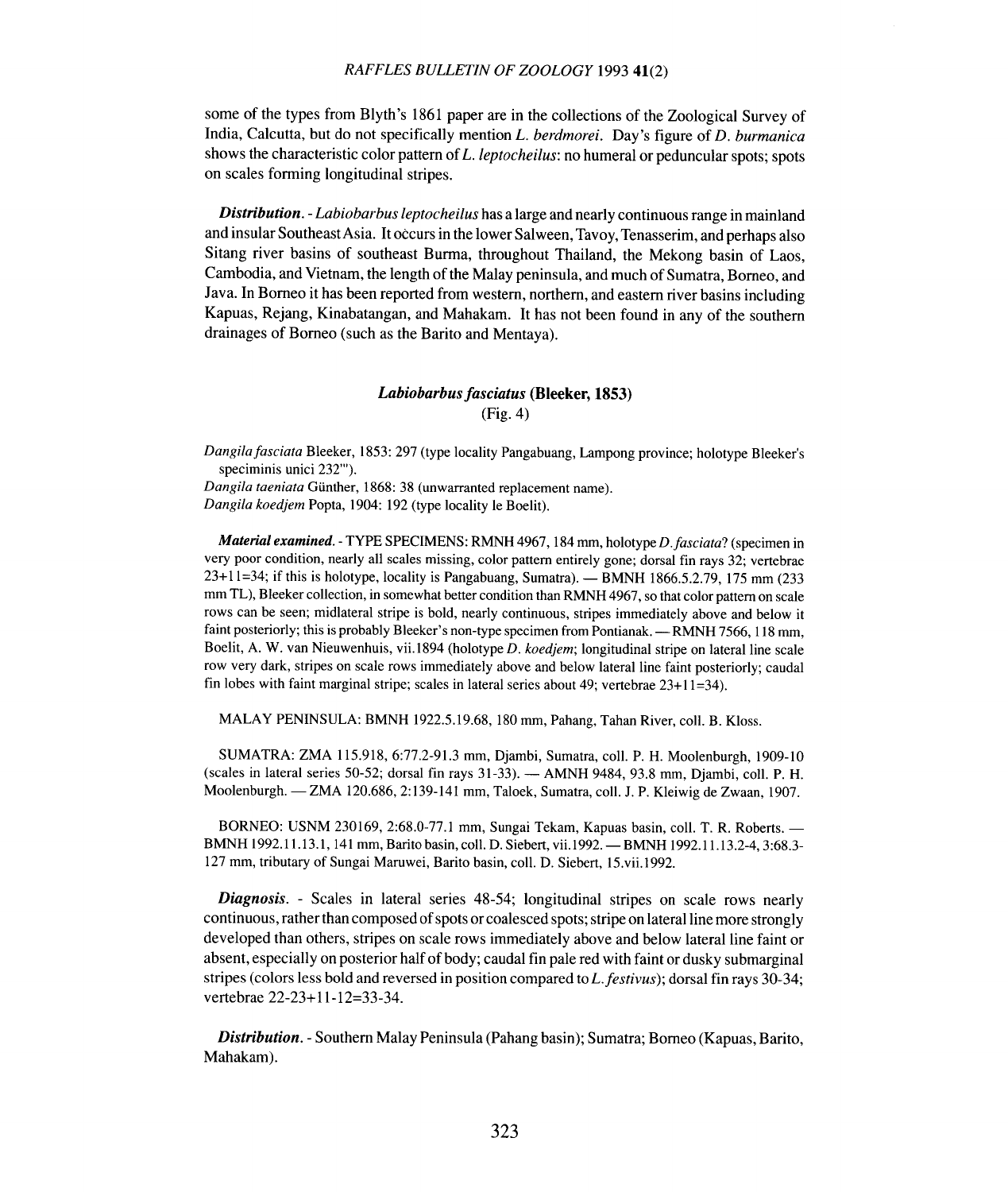# *Labiobarbus festivus* (Heckel, 1843) (Fig. 5)

*Cyrene festiva* Heckel, 1843: 1025 (type locality Borneo) *Dangilafestiva* Bleeker, 1857: 16 (Kahajan) *Dangilafestiva* var. *stercusmuscarum* Vaillant, 1902: 87 (type locality "Pontianak"; "Smitau, riviere Sibau" [= Kapuas basin].

*Material examined. -* MALAY PENINSULA: ZRC 1952, 135 mm, Tasek Bera, Pahang, coli. P. Y. Berry, 1.ii.1961. - ZRC 11953-84, 32:76.5-170 mm, Tasek Bera, Pahang, coll. J. I. Furtado, 1967. -UMKL 61, 2:81-146 mm, Tasek Bera, Pahang, coll. LKS, 3.xii.1971. - UMKL 63, 2:126-161 mm, Fort Iskandar, Tasek Bera, Pahang, coll. J. I. Furtado, 19.x.1968. - UMKL 66, 33/66.1-115 mm, Tasek Bera, Pahang, coll. 1973. - UMKL 86, 9:64.3-81.5 mm and UMKL 88, 10:51.5-69.1 mm, Tasek Bera, Pahang, coll. AWK, 15.v.1973. - UMKL 118, 3:96-105 mm, Pos Iskandar, Tasek Bera, Pahang, coll. 20.ii.1982. -ZRC 8229, 154 mm, Sungai Kinchin, Pahang, Endau-Rompin basin, coll. Endau-Rompin Expedition, 16.vi.1989. - ZRC 8692-95, 4: 152-191 mm, Rompin, Sungai Kinchin, Pahang, Endau-Rompin basin, coll. Endau-Rompin Expedition, 19.vii.1989.

BORNEO: MNHN 1992.1045, 109 mm, Danau Sembuluh at Bangkal, Sungai Seruyan basin, Kalimantan Tengah, coli. T. R. Roberts, 13.vi.1992.

*Diagnosis. - Labiobarbusfestivus* has more colorful and intense coloration than other species of the genus. Thus the dorsal fin has a well defined black marginal stripe and a broad red submarginal stripe, and black spots at the base of the fin rays, while the caudal is black with broad red marginal stripes. The dark longitudinal stripes on the body are basically similar to those of *L. leptocheilus,* but are invariably well defined and relatively intense. There may be some variation in intensity with water quality, but *L.festivus* is seldom or never found in extremely or even slightly muddy water, but rather in clear to black waters. In specimens from black waters stripes are very intense and extend to all scale rows on side of body below lateral line. Humeral and peduncular spots absent. Vertebrae 22+ 11=33(1) (Danau Sembuluh).

*Distribution. -* Southern Malay peninsula (Pahang, Selangor, Endau-Rompin, Johore) and Borneo (Kapuas, Seruyan, Kahajan, Barito).

# *Labiobarbus ocellatus* (Heckel, 1843) (Fig. 6)

*Cyrene ocellata* Heckel, 1843: 1025 (type locality Borneo). *Dangila microlepis* Bleeker, 1852: 592 (type locality Palembang) (see Bleeker, 1860: 195). *Dangila ocellata -* Bleeker, 1860: 194.

*Material examined. -* MALAY PENINSULA: ZRC 8016-28,13:141-155 mm, L. Chini, Pahang, coli. K. Hutton, I8.iv. 1966.

BORNEO: MNHN 1992.1047,4:46.5-96.4 mm, Danau Sembuluh at Bangkal, Sungai Seruyan basin, Kalimantan Tengah, coil. T. R. Roberts, 13.vi.l992.

SUMATRA: RMNH 6987,142 mm Palembang, Sumatra (holotype *D. microlepis;* dorsal fin rays 31; scales in lateral series about 64). - AMNH 9503, 112 mm, Djambi, Batang Hari, coll. P. H. Moolenburgh, 26.iv.1909.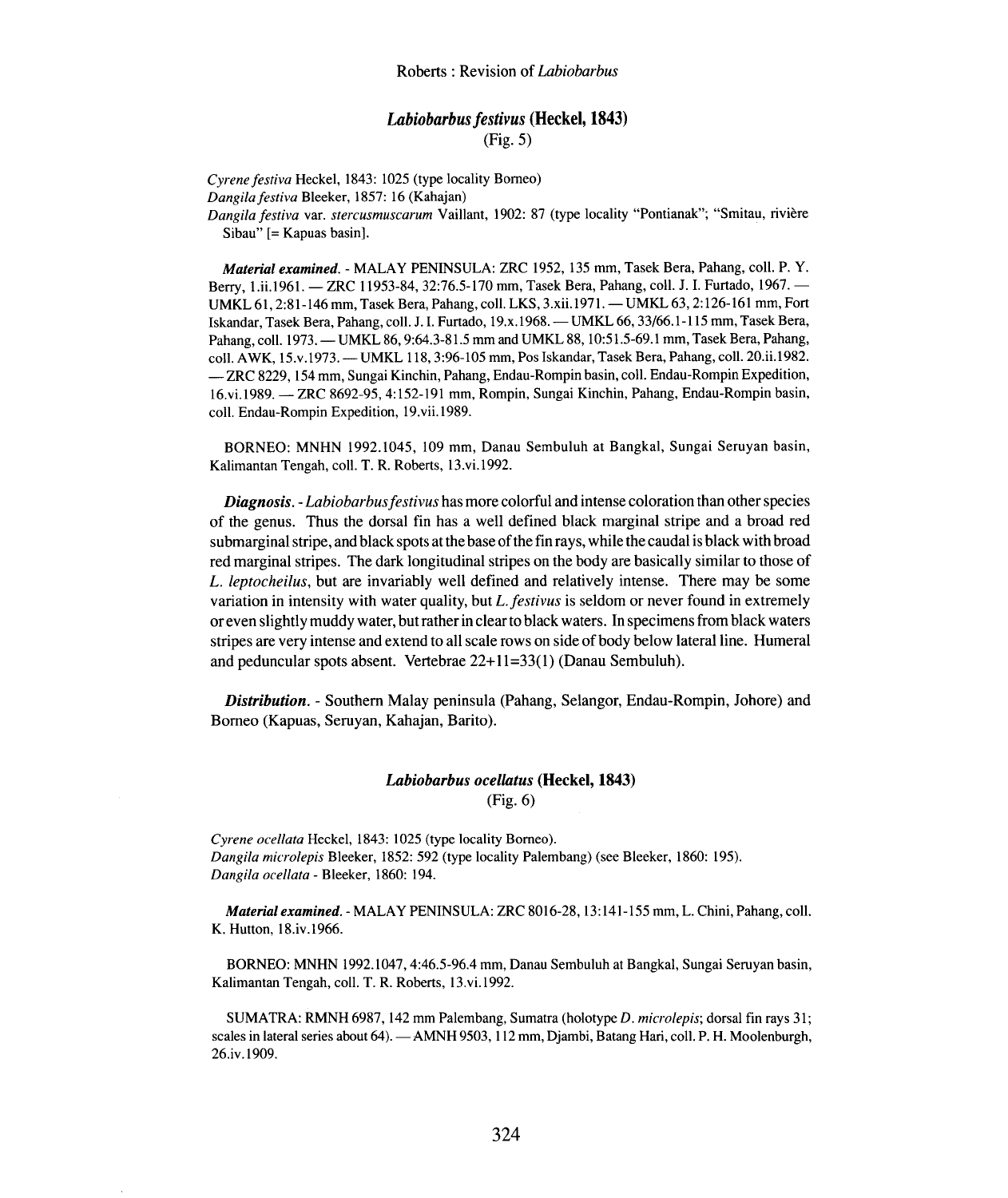*Diagnosis. - Labiobarbus ocellatus* is distinguished very readily from all of its congeners by having much smaller scales (61-68 vs. only 30-54 scales in lateral series) and body without any longitudinal stripes whatever. A small but well defined, round, black humeral spot (often ocellated, i.e. surrounded by a pale or clear ring) and a similar midpeduncular spot. Vertebrae fewer than observed in other species of *Labiobarbus,* 22+ 10=32(4) (specimens from Danau Sembuluh).

*Distribution. -*Malay peninsula (Pahang), Sumatra (Pangabuang, Palembang, Lahat, Lematang Enim, Gunung Sahilan, Sungei Mahe, Danau Sialong Lotong, Kwantan, Indragiri, Djambi), Borneo (Kapuas, Seruyan, Mahakam, Kahajan). Sumatran records from Weber & de Beaufort  $(1916:114).$ 

#### Labiobarbus siamensis (Sauvage, 1881)

*Dangila siamensis* Sauvage, 1881: 162, 176 (type locality Pexabury, Siam).

*Dangila spilopleura* Smith, 1934: 307, pI. 10 (type locality Chao Phrya at Hangraben, Tachin River, and Nakon Nayok River).

*Labiobarbus spilopleura -* Smith, 1945: 224, fig. 40; Sidthimunka, 1970: 12, fig. 52 (Mekong at Pa Mong).

*Material examined. -* THAILAND: MNHN 1872, 2:126-128 mm, Pexabury [= modem Petchaburi], Siam, 1862, colI. Boucourt (syntypes *D. siamensis). -* MNHN A.5082, 2: 122-124 mm, Siam, coll. Harmand, 1882 (orig. identified D. siamensis). - MNHN 1937.13, 4:120-152 mm, Angkor, coll. Delacour & Lowe. - KUMF 429, 69 mm, Tachin River (Klong Don Lao), coll. H. M. Smith, 16.ix.1927 (paratype *D. spilopleura). -* KUMF 2602, 121 mm, Ayudthaya, coll. Pornchai, 25.vi.1974. - KUMF 2681, 111 mm, Doi Tao, Tak, coll. Saman, 5.ii.1974. -KUMF 2659, 162 mm, Saraburi, colI. Somchat, 2.i.l974.

*Notes on holotype. -* The holotype was indicated by Smith, 1934:308 as follows: "the type is a female, 12 cm.long, with well developed ovaries, taken at Hangraben, off the Menam Chao Phra, north of Ayuthia, Central Siam, December 11, 1924." The specimen presumably was deposited originally in the "Siamese Department of Fisheries" along with seven paratypes specifically mentioned by Smith. The current location of the holotype is unknown; it was not found by me in KUMF or USNM. The figure by Luang Masya presumably is based on the holotype, but this is not certain.

*Diagnosis. -* Similar to *L. leptocheilus,* but distinguished by a shorter head, longer barbels, slightly smaller or more numerous scales, and more vertebrae. The perfect circular or ringshaped humeral spot supposedly characteristic of *L. spilopleura* (Smith, 1934; 1945) is diagnostic when present, (e.g., type specimen figured by Luang Masya), but is absent or poorly developed in most specimens (e.g., specimen figured by Sidthimunka). Spots on individual scales smaller than in *L. leptocheilus* or *L. festivus.* Maxillary barbel very long, extending posteriorly to a point well past hind border of eye. Total gill rakers on first gill arch in four specimens from Angkor about 41-46. Scales in lateral series 39-42 (44 reported by Smith, 1934; 1945); in transverse series 8/1/5; circumpeduncular 20-23. Dorsal fin rays 30. Vertebrae more numerous than in any other species of *Labiobarbus,* 24-26+ 13-15=38(2), 39(5), 40(1).

*Distribution. - Labiobarbus siamensis* is known from the Chao Phraya, Bankpakong, and Mekong basins of Thailand, Laos, and Cambodia.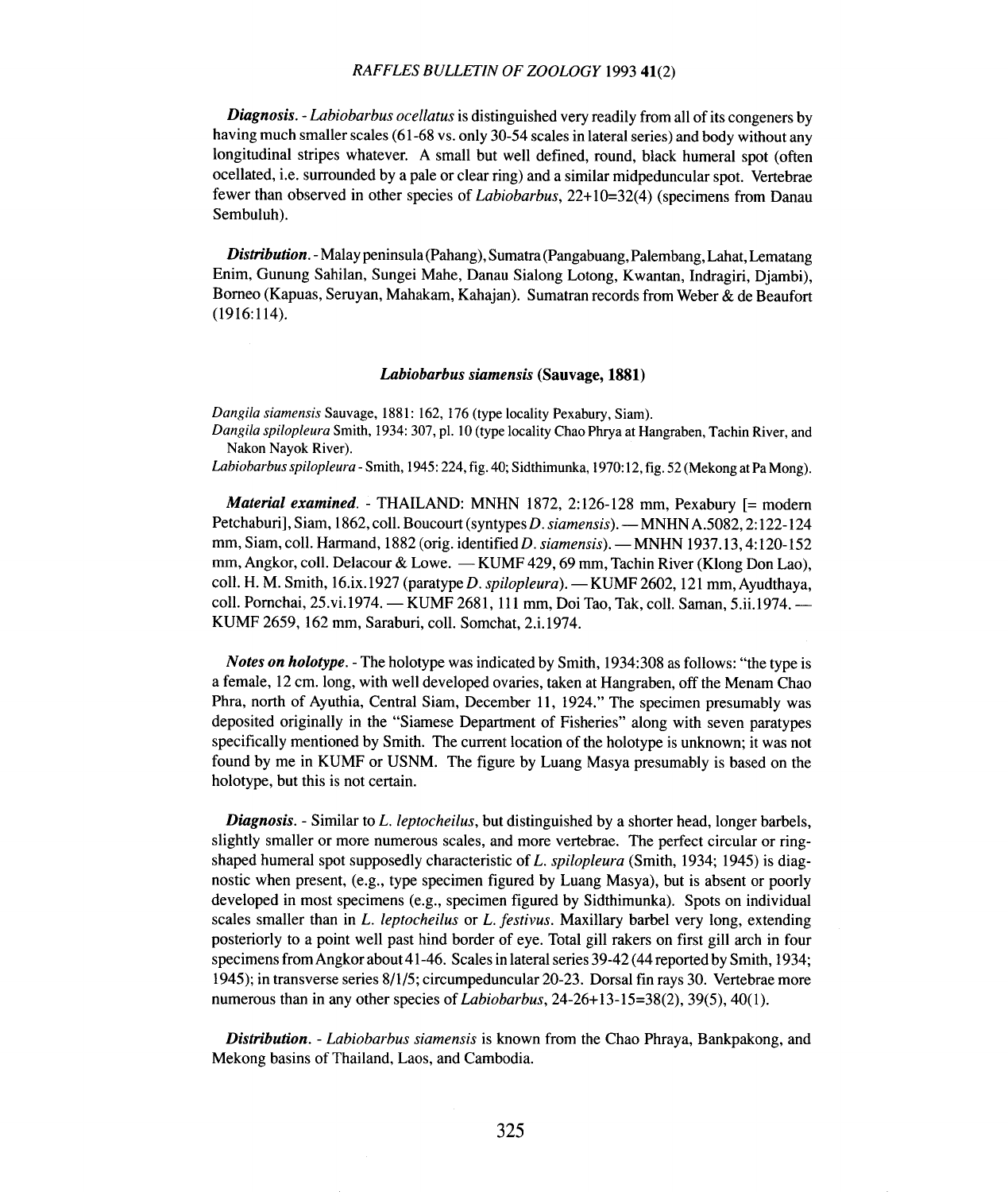#### Labiobarbus sabanus (Inger & Chin, 1962)

*Dangila sahana* Inger & Chin, 1962: 94, fig. 44 (type locality Kinabatangan and Segama drainages, Sabah).

*Material examined. -* FMNH 44779, 10:86.8-175 mm, Sabah, Kinabatangan River, Lake Bukit Garam, colI. J. Allan Tubb, l8.vi.1949 (paratypes).

Diagnosis. - *Labiobarbus sabanus* is distinguished from all other species of *Labiobarbus* by having only 18-22 branched dorsal fin rays (vs. 22 or more), a very thick head and body, and a very steep dorsal profile, concave at the nape. Maxillary barbel very long, extending posteriorly well beyond eye. Lateral line scales 30-36, circumpeduncular 16 (after Inger & Chin, 1962). Vertebrae 23+ 12-13=35(9), 36(1).

*Labiobarbus sabanus* is generally similar to *L.leptoc heilus,* but direct comparisons of *L.sabanus* with *L. leptocheilus* from Java, Thailand, and Borneo reveals substantial differences in shape and thickness of the head and body. On first examining specimens of *L. sabanus* I was struck by their superficial resemblance to some of the stout-bodied Asian species of *Labeo.* The head and interorbital space are easily one and a half times broader than in other species of *Labiobarbus.*

In its original description *Dangila sabana* was distinguished from *D .lineata* and other species of *Dangila* by low dorsal fin ray (iv,18-22) and lateral line scale (30-36) counts (Inger & Chin, 1962: 94). The diagnosis mentioned "young individuals with longitudinal dark stripes formed by black-tipped scales above the lateral line; a large precaudal spot"; such coloration is characteristic of *L. leptocheilus. Dangila sabana* also was said to differ from *D. lineata* generally in having "regularly three longitudinal dark stripes instead of none or occasionally only one or two below the lateral line" ,but this condition frequently is observed *inL.leptocheilus.*

*Distribution. - Labiobarbus sabanus* is known only from the type locality, the Kinabatangan and Segama river basins in Sabah, northeastern Borneo.

*Acknowledgments. -* The author is grateful to numerous colleagues for facilitating museum visits, locating specimens, obtaining literature, and other assistance: Prajit Wongrat and Supap Monkolprasit, Kasetsart University Museum of Fisheries; Mohd. Zakaria-Ismail, Department of Zoology of the University of Malaysia at Kuala Lumpur; Ibu Renny K. H. and Ike Rachmatika, Museum Zoologicum Bogor; Peter Ng, Kelvin Lim, and Yang Chang Man, Zoological Reference Collection, National University of Singapore; William N. Eschmeyer, Tomio Iwamoto, and David Catania, California Academy of Sciences; Lynn Parenti, Division of Fishes, Smithsonian Institution; Norma Feinberg and Gareth Nelson, American Museum of Natural History; Barry Chernoff, Field Museum of Natural History, Chicago; Roland Billard, Martine Desoutter, Marie- Louise Bauchot, JanineAbel, Museum National d'Histoire Naturelle; Martien van Oijen and Kos von Egmont, Nationaal Naturhistorisch Museum; Oliver Crimmen, Gordon Howes, and Daryl Siebert, Natural History Museum, London; and Maurice Kottelat, Zoologische Staatssammlung, Munich. Support for the fieldwork and research has come from the Smithsonian Institution, Institute for Biological Exploration, Museum National d'Histoire Naturelle, and the Jan-Joost ter Pelwijk Fund. I am particularly grateful to the latter for a grant to study the Kuhl and van Hasselt material in Leiden.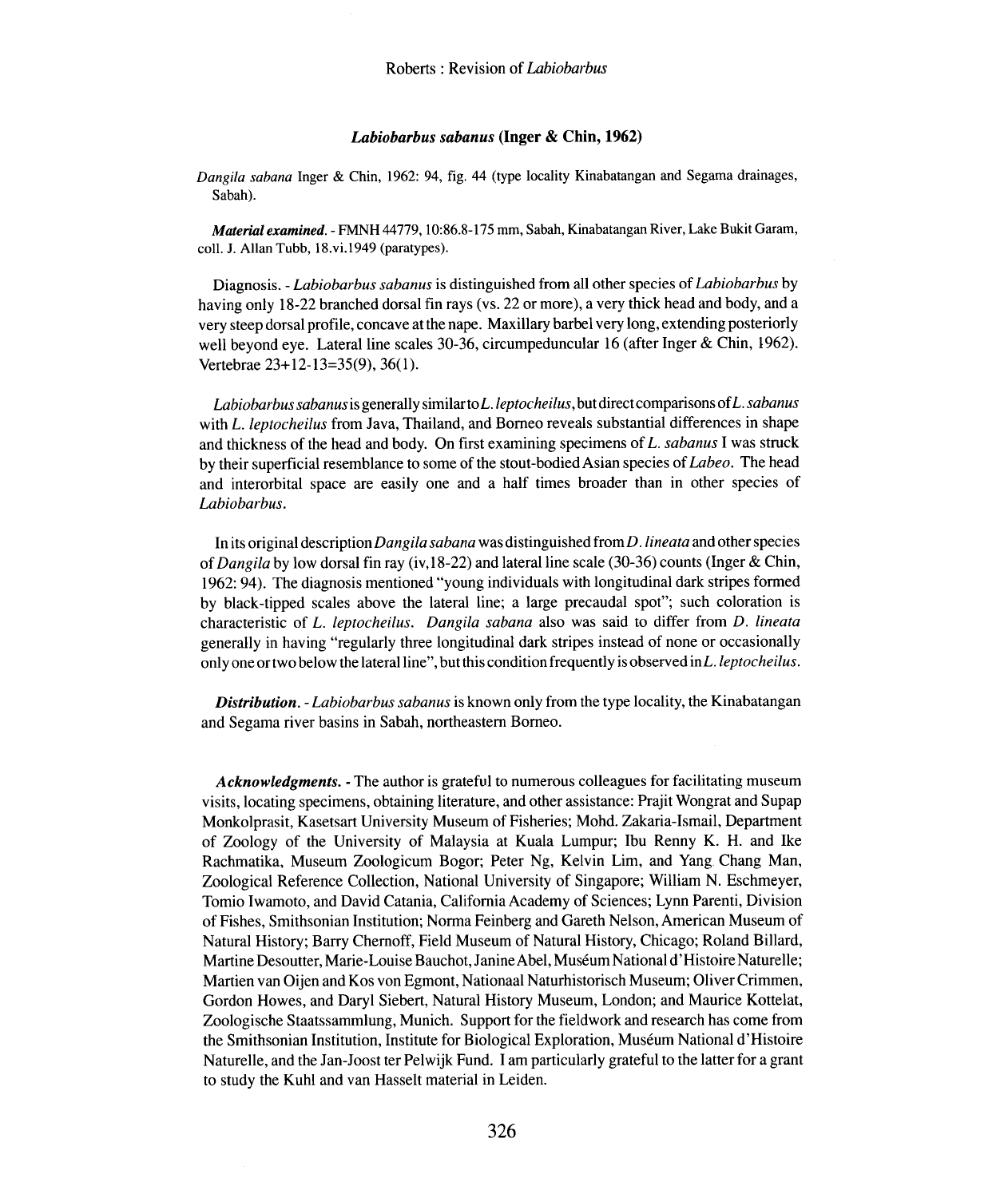### **LITERATURE CITED**

Bleeker, P., 1852. Diagnostische beschrijvingen van nieuwe of wenig bekende vischsoorten van Sumatra. Tienta1 I-IV. *Nat. Tijds. Ned. Ind.* 3: 569-608.

Bleeker, P., 1853. Diagnostische beschrijvingen vannieuwe of wenig bekende vischsoorten van Sumatra. *Nat. Tijds. Ned. Ind.,* 4: 243-302.

Bleeker, P., 1860. Ichthyologiae Archipelagi prodromus, Vol. II: Cyprini. Lange & co., Batavia.

Bleeker, P., 1863. *Atlas ichthyologique des Indes neerlandasises. Tome lll. Cyprins.* Nos. 11-14:1-150 [text only].

Blyth, E., 1860. Report on some fishes received chiefly from the Sitang River and its tributary streams. *J. Asiat. Soc.,* Calcutta, 29: 138-174.

Cuvier, G. & A. Valenciennes, 1839. Histoire naturelle des poissons. 14. Paris. xxii+464 pp., pls. 389-420.

Cuvier, G. & A. Valenciennes, 1842. Histoire naturelle des poissons. 16. Paris. xx+472 pp., pls. 456-487.

Day, F., 1878. *Thefishes of India, being a natural history of the fishes known to inhabit the seas andfresh waters of India, Burma, and Ceylon.* London, part 4, xx+553-779 pp., pis. 79-138.

Eschmeyer, W. N., 1990. *Catalog of the genera of Recent fishes.* California Academy of Sciences. San Francisco. vi+697 pp.

Guha, S.&P. K. Talwar, 1983. On the type specimens of*Ambassis notatus* Blyth, 1861 (Pisces: Ambassidae), with a redescription of the species. *Bull. Zool. Surv.India,* 5: 15-19.

Günther, A., 1868. Catalogue of the fishes in the British Museum. 7. xx+512 pp.

Heckel, J. J., 1843. Ichthyologie [von Syrien]. In: J. von Russegger. Reisen in Europa, Asien und Afrika, mit besonderer Rucksicht auf die naturwissenschauftlichen Verhaltnisse der betrefenden Lander unternommen in den Jahren 1835 bis 1841, etc. Stuttgart, 1(2): 990-1099.

Inger, R. F. & P. K. Chin, 1962. The fresh-water fishes of North Borneo. Fieldiana: Zool., 45, 268 pp.

Jordan, D. S., 1919. The genera of fishes, part III, from Guenther to Gill, 1859-1880, twenty-two years, with the accepted type of each. A contribution to the stability of scientific nomenclature. *Leland Stanford Jr. Univ. Publ.,* Univ. ser. 39.

Kottelat, M., 1987. Nomenclatural status of fish names created by J. C. van Hasselt (1823) and of some cobitid genera. *Jap. J. Ichth.,* 33: 368-375.

Popta, C. M. L., 1904. Descriptions préliminaires des nouvelles espèces de poissons recueillies au Bornéo central par M. Ie Dr. A. W. Nieuwenhuis en 1898 et en 1900. *Notes Leyden Mus.,* 24: 179-202.

Roberts, T. R., 1989. The freshwater fishes of western Borneo (Kalimantan Barat, Indonesia). *Mem. Calif. Acad. Sci.,* 14: xii + 210 pp.

Roberts, T. R., in press. The freshwater fishes of Java, as observed by Kuhl and van Hasselt in 1820-1823. *Zool. Verh.,* Leiden.

Sauvage, H. E., 1878. Notes sur quelques poissons de especes nouvelles provenant des eaux douces de l'Indochine. *Bull. Soc. Philomath.,* Paris, (2)7: 233-242.

Sauvage, H. E., 1881. Recherches sur la faune ichthyologique de I' Asie et description de especes nouvelles de l'Indochine. *Nouv. Arch. Mus. Hist. Nat.,* Paris, 4: 123-194,4 pis.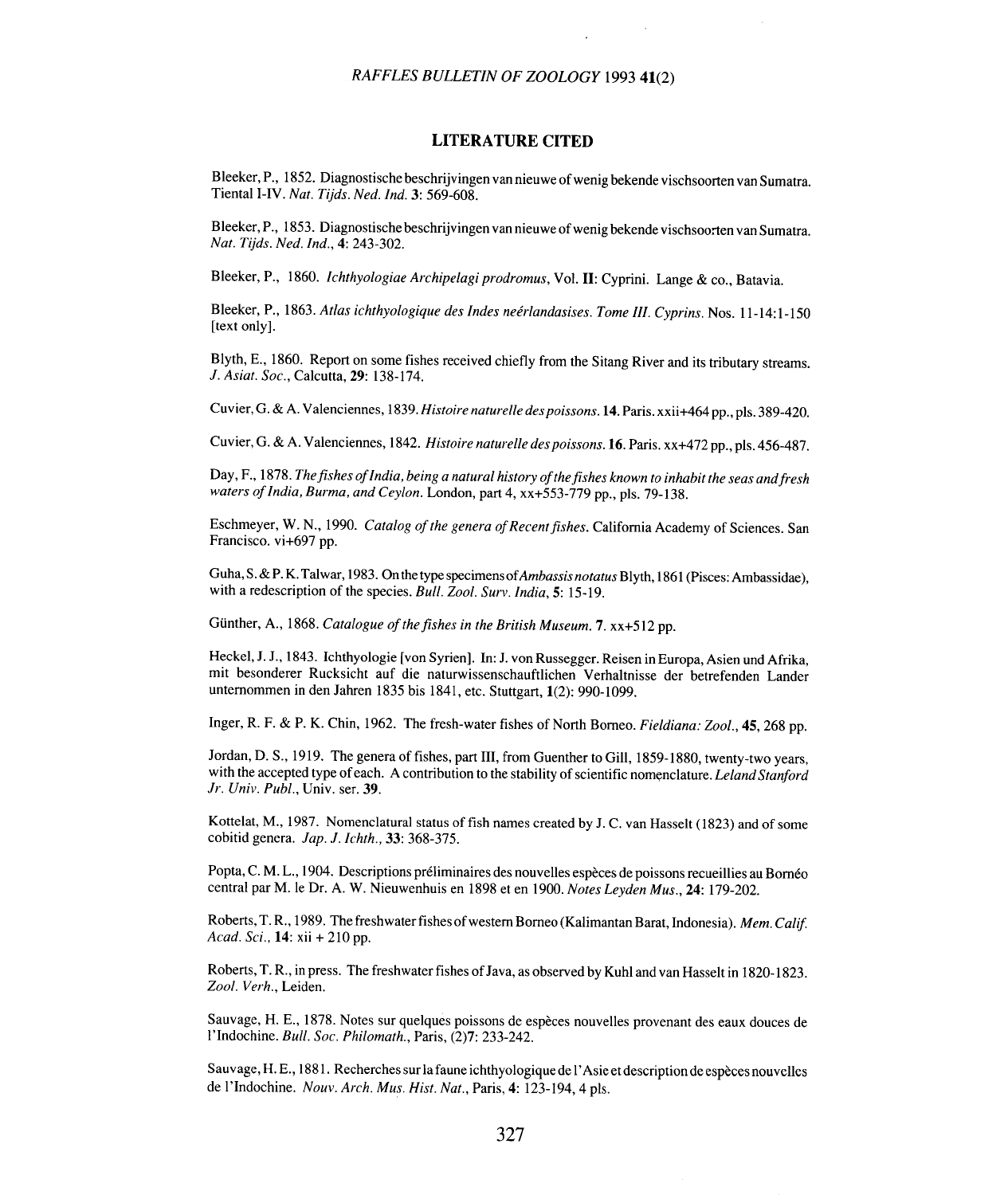Sidthimunka, A., 1970. A *report on the fisheries surveys of the Mekong River in the vicinity of the Pam Mong dam site.* Inland Fisheries Div., Dept. Fisheries, Bangkok, No.8, June 1970,75 pp.

Smith, H. M., 1934. Contributions to the ichthyology of Siam. IX-XIX. *J. Siam Soc. Nat. Hist.,* Suppl., 9(3): 287-325, pis. 10-14.

Smith, H. M., 1945. The freshwater fishes of Siam or Thailand. *Bull. U.* S. *Natl. Mus.,* 188: xi+622 pp., 9 pls.

Vaillant, M. L., 1902. Résultats zoologiques de l'expédition scientifique néerlandaise au Bornéo Central. Poissons. *Notes Leyden Mus.,* 24: 1-165.

Van Hasselt, J. C., 1823. Uittreksel uit een' brief van den Heer J. C. van Hasselt, aan den Heer C. J. Temminck, geschreven uit Tjecande, Residentie Bantam, den 29sten December 1822. Aigemeene Konsten Letter-Bode, 2: 130-133.

Weber, M. & L. F. de Beaufort, 1916. *Thefishes on the Indo-Australian Archipelago.* 3. *Ostariophysi: II. Cyprinoidea. etc.* E. J. Brill, Leiden.

### **ADDENDUM**

When this study was virtually completed, I briefly examined two lots of recently collected *Labiobarbus* that were difficult to identify.

### Labiobarbus cf. leptocheilus from Sarawak

*Material examined. -* BORNEO, SARA WAK: USNM 323737, 94.0 mm, Baleh R., coil. L. Parenti, 24. vii. 1991. - USNM 323730, 190 mm, and USNM 323732, 114 mm, Batang Balui, coll. L. Parenti, 5.viii.1991. - USNM 323731, 2:168-180 mm, Batang Besua, where it flows into Batong Balui, coll. L. Parenti, 5.viii.1991. - USNM 323735, 58.7 mm, Rajang at Kapit, coli. L. Parenti, 26.vii.1919.

*Remarks. -* Samples from the Rejang basin in Sarawak are perhaps most similar to *L. leptocheilus,* but differ in having somewhat more scales in the lateral series (41-46) and faint submarginal stripes on the caudal fin lobes. They might represent an as yet undescribed species.

# **Intergrades of** *Labiobarbus leptocheilus* **and** *L. festivus* **froni the** Malay **peninsula**

During a visit to the Department of Zoology of the University of Malaysia at Kuala Lumpur in June 1992, I saw some very fresh samples of *Labiobarbus* that had just been collected in Sungai Keratong in the Endau-Rompin basin (southern Malay peninsula). The Endau-Rompin is inhabited by two species of *Labiobarbus, L.leptocheilus* and *Lfestivus,* and the samples from Sungai Keratong appear to be composed largely of intergrades of these species.

Allopatric samples of *L. festivus* and *L. leptocheilus* are distinguished by marked differences in the pigment cells and their distribution in the dorsal and caudal fins. Thus in at least some populations, *L. leptocheilus* has melanophores only (no red chromatophores) in the dorsal fin, and they tend to be concentrated in the middle portion of the interradial membranes (thus producing a longitudinal dusky stripe in the middle of the dorsal fin). *Labiobarbusfestivus* on the other hand, has melanophores and red chromatophores in the dorsal fin. The red